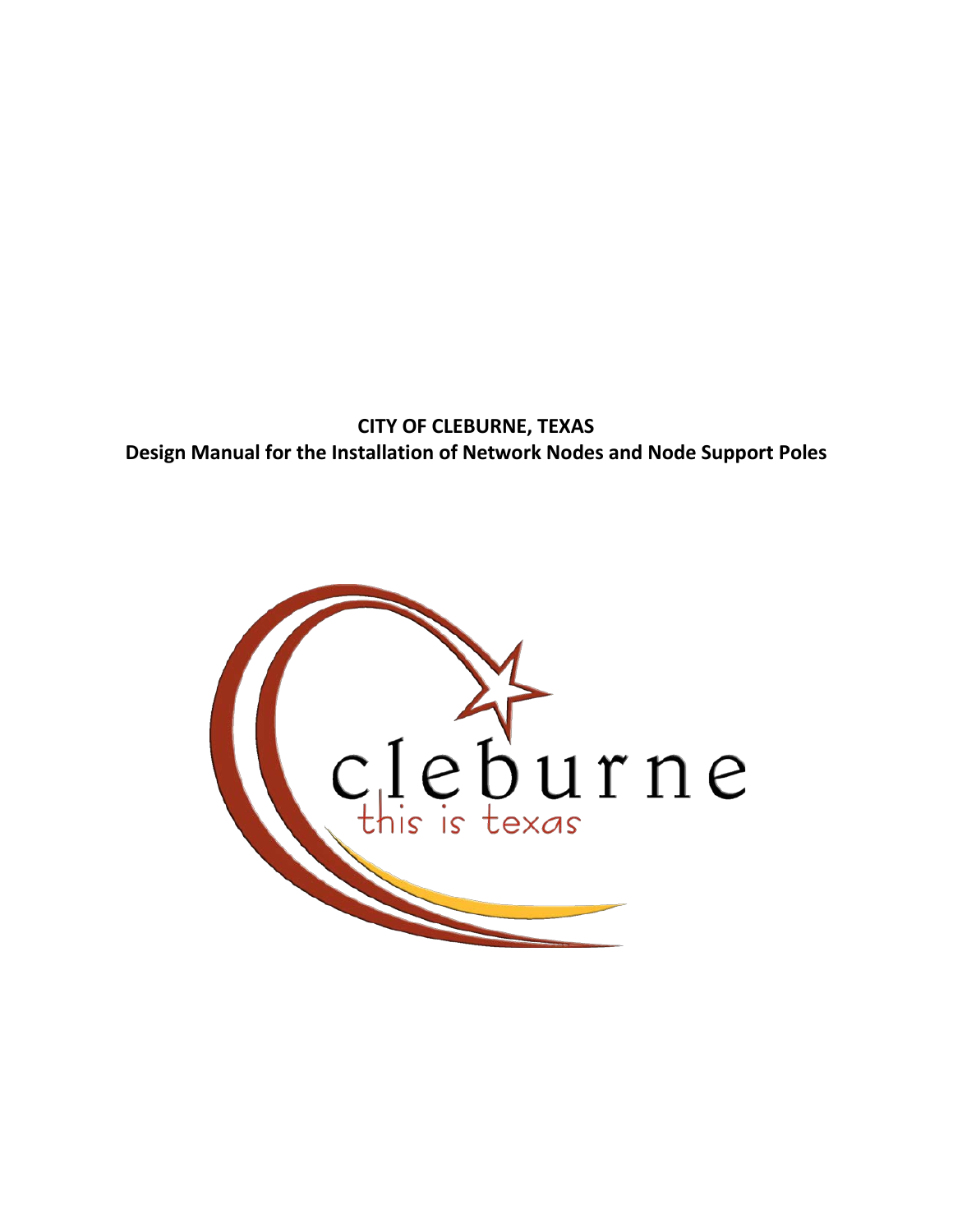## **City of Cleburne, Texas Wireless Services (Small Cells) Design Manual**

# **I. PURPOSE**

## **1.1 Purpose.**

- A. The City of Cleburne permits the deployment of state-of-the-art small cell wireless technology within the City in accordance with Chapter 284 of the Texas Local Government Code.
- B. The standards and procedures provided in this *Design Manual for the Installation of Network Nodes and Node Support Poles* are adopted to protect the health, safety, and welfare of the public by minimizing and reducing impacts to public safety within the public Right-of-Way and to minimize and reduce impacts to the City, its residents and visitors; and for the general health and welfare of the public.
- C. Due to the increasing number of facilities in the public Right-of-Way, the City has amended Title XV: Land Usage, Chapter 157 "Management of the Right-of-Way", of the Code of Ordinances, to add a new Section 157.16, "Network Nodes in Public Right-of-Way"; which is applicable to Wireless Service Providers or Network Providers (collectively, "Providers") as defined by Chapter 284 of the Texas Local Government Code.
- D. In addition, the City has adopted this *Design Manual for the Installation of Network Nodes and Node Support Poles* provide technical criteria and details necessary for Providers seeking to install and construct network nodes and node support poles in the public Rightof-Way.
- E. Providers shall adhere to the requirements found in Title XV: Land Usage, Chapter 157 "Management of the Right-of-Way", Section 157.16, "Network Nodes in Public Right-of-Way" of the Code of Ordinances of the City of Cleburne; and this *Design Manual for the Installation of Network Nodes and Node Support Poles* the placement of their facilities within the public Right-of-Way.
- F. To the extent of any conflict with the Public Right-of-Way Permitting and Construction Manual, this *Design Manual for the Installation of Network Nodes and Node Support Poles* control with regard to a Provider.

### **II. DEFINITIONS**

For purposes of this *Design Manual for the Installation of Network Nodes and Node Support Poles* the following terms shall have the same meanings herein. When not inconsistent with the context, words used in the present tense include the future; words in the plural number include the singular number, and words in the singular include the plural. The word "shall" is always mandatory and not merely permissive.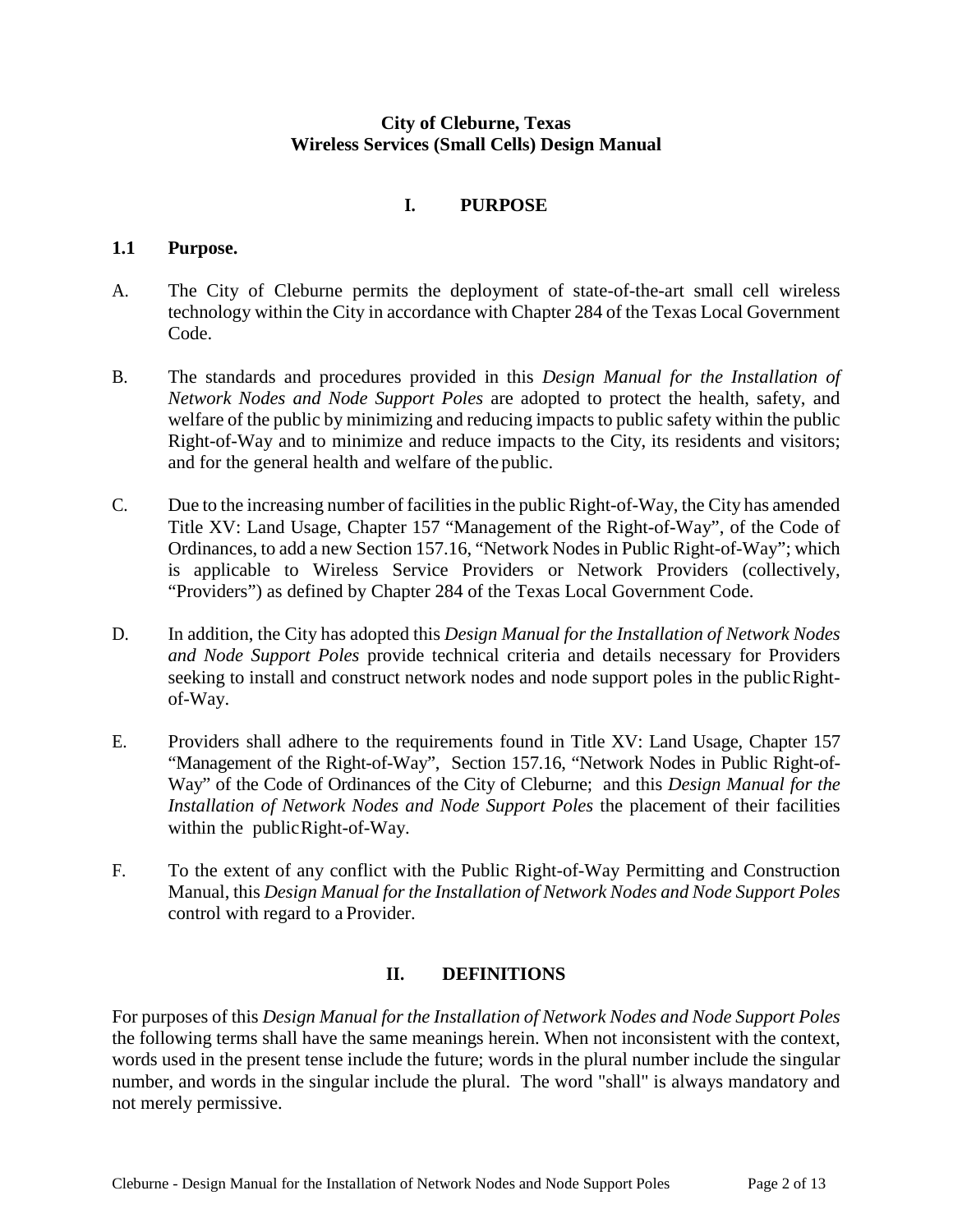- A. *"Abandon"* and its derivatives means the network nodes and node support poles, or portion thereof, that have been left by Provider in an unused or non-functioning condition for more than 120 consecutive days unless, after notice to Provider, Provider has established to the reasonable satisfaction of the City that the network nodes and node support poles, or portion thereof, has the ability to provide communications.
- B. *"City"* means the City of Cleburne, Texas and the City's officers andemployees.
- C. *"Network node"* means Provider's equipment as defined by Chapter 284 of theTexas Local Government Code.
- D. *"Node support pole"* means a node support pole as defined by Chapter 284 of the Texas Local Government Code.
- E. *"Park"* means the various properties under the direction, control and supervision of the City's Director of Parks and Recreation Department pursuant to the authority granted by City Council and the City Code of Ordinances.
- F. *"Permit"* means a document issued by the City authorizing installation, removal, modification and other work for Provider's network nodes or node support poles in accordance with the approved plans and specifications.
- G. *"Right-of-Way"* means the area on, below, or above a public roadway, highway, street, public sidewalk, alley, waterway, or utility easement in which the municipality has an interest. The term does not include a private easement or the airwaves above a public rightof-way with regard to wirelesstelecommunications.
- H. *"Traffic Signal"* means any device, whether manually, electrically, or mechanically operated by which traffic is alternately directed to stop and to proceed.

# **III. PERMITTING**

### **3.1 Attachment to ExistingPoles.**

Prior to installation or modification of a network node or node support pole, Provider shall complete and submit to the City a Right-of-Way Permit application, along with standard required documents and the following items:

- A. Permit fee.
- B. Aerial Map showing the location of the existing pole to which the network node is proposed to be attached, and a street view image. Plans and drawings prepared by a professional engineer licensed in the State of Texas that has evaluated the existing pole or infrastructure for structural stability to carry proposed network nodes and can bear the wind load without pole modification or whether the installation will require pole re-enforcement. If pole reenforcement is necessary, Provider shall provide engineering design and specification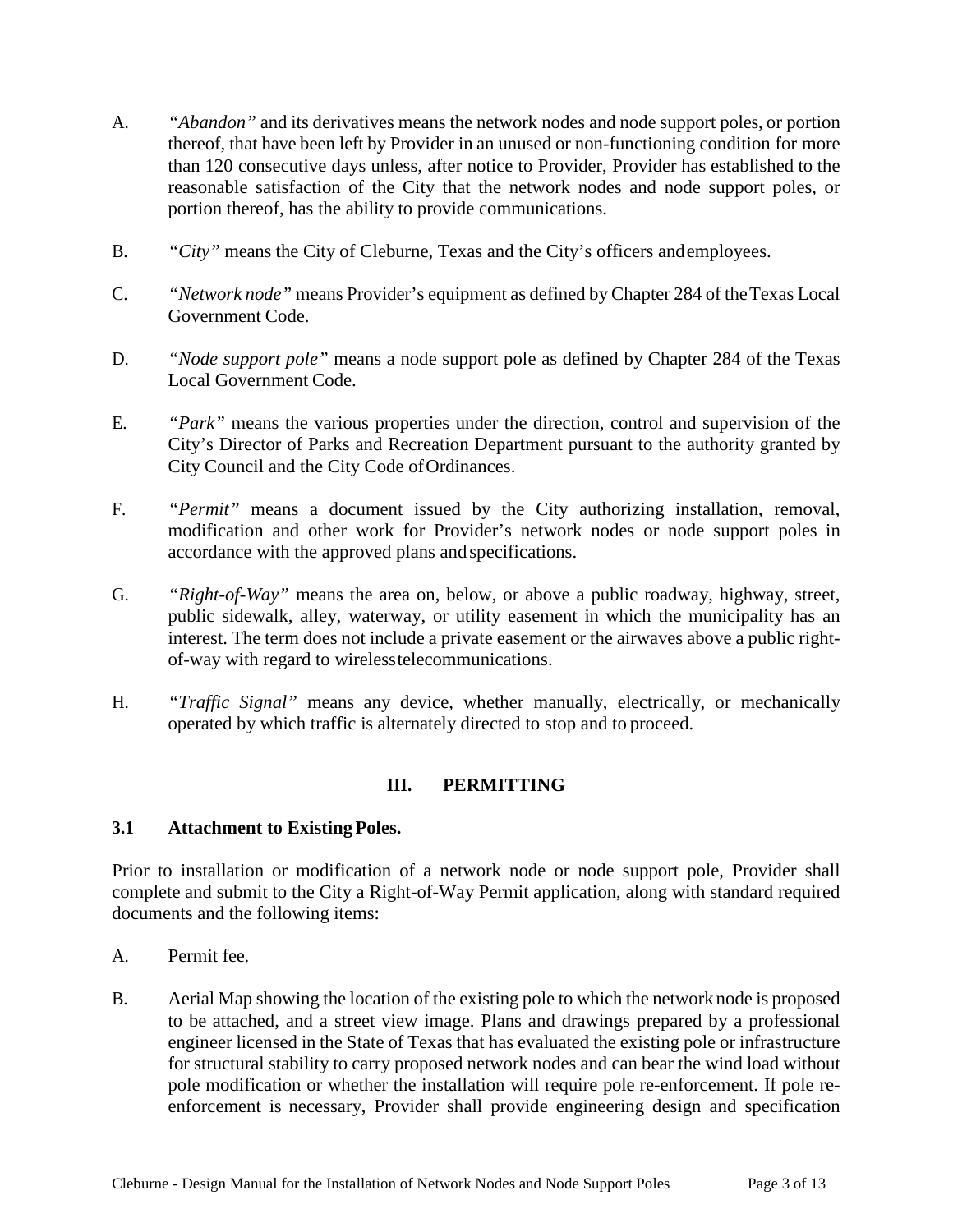drawings for the proposed alteration to the existing pole. Any pole re-enforcement or replacement shall be at Provider's sole cost. All re-enforcement or replacement poles shall match the character of the pre-existing pole in order to blend into the surrounding environment and be visually unobtrusive. City reserves the right to deny a certain type of pole due to its differences.

- C. Scaled dimensioned drawings or pictures of the proposed attachments of the network node to the existing poles or structures as well as any other proposed equipment associated with the proposal, indicating the spacing from existing curb, driveways, sidewalk, and other existing light poles and any other poles or appurtenances. This shall include a before-andafter image of the pole and all proposed attachments and associated standalone equipment.
- D. Scaled dimensioned construction plans indicating the current Right-of-Way line and showing the proposed underground conduit and equipment, and its spacing from existing utilities. The drawings shall also show a sectional profile of the Right-of-Way and identify all existing utilities and existing utility conflicts.
- E. If a City pole is proposed, the City pole ID number shall be provided.
- F. The applicant needs to provide analysis that the proposed network node shall not cause any interference with City public safety radio system, traffic signal light system, or other communications components. It shall be the responsibility of the Provider to evaluate, prior to making the application for the permit, the compatibility between the existing City infrastructure and the Provider's proposed infrastructure. A network node shall not be installed in a location that causes any interference. Network nodes shall not be allowed on City's public safety radio infrastructure.
- G. A traffic control plan, SWPPP, and trench safety plan may also be required based on the proposed scope of work.
- H. Providers/applicants are responsible for obtaining permission on non-city-owned infrastructure. If the project lies within the Right-of-Way of a state highway, the applicant must provide evidence of a permit from the State.
- I. The proposal shall comply with the following standards:
	- 1. Any facilities located off pole must remain in cabinetry or enclosed structure underground, except for the electric meter pedestal. Facilities on pole shall be concealed or enclosed as much as possible in an equipment box, cabinet, or other unit that may include ventilation openings. There shall be no external cables or electric wire/cables on pole or structures or aerial wires or cables extending from the pole or structure.
	- 2. The electrical meter shall not be mounted on a City's metal pole or structure. Provider shall use 240voltage when connecting to any City infrastructure and provide key to meter uponinspection.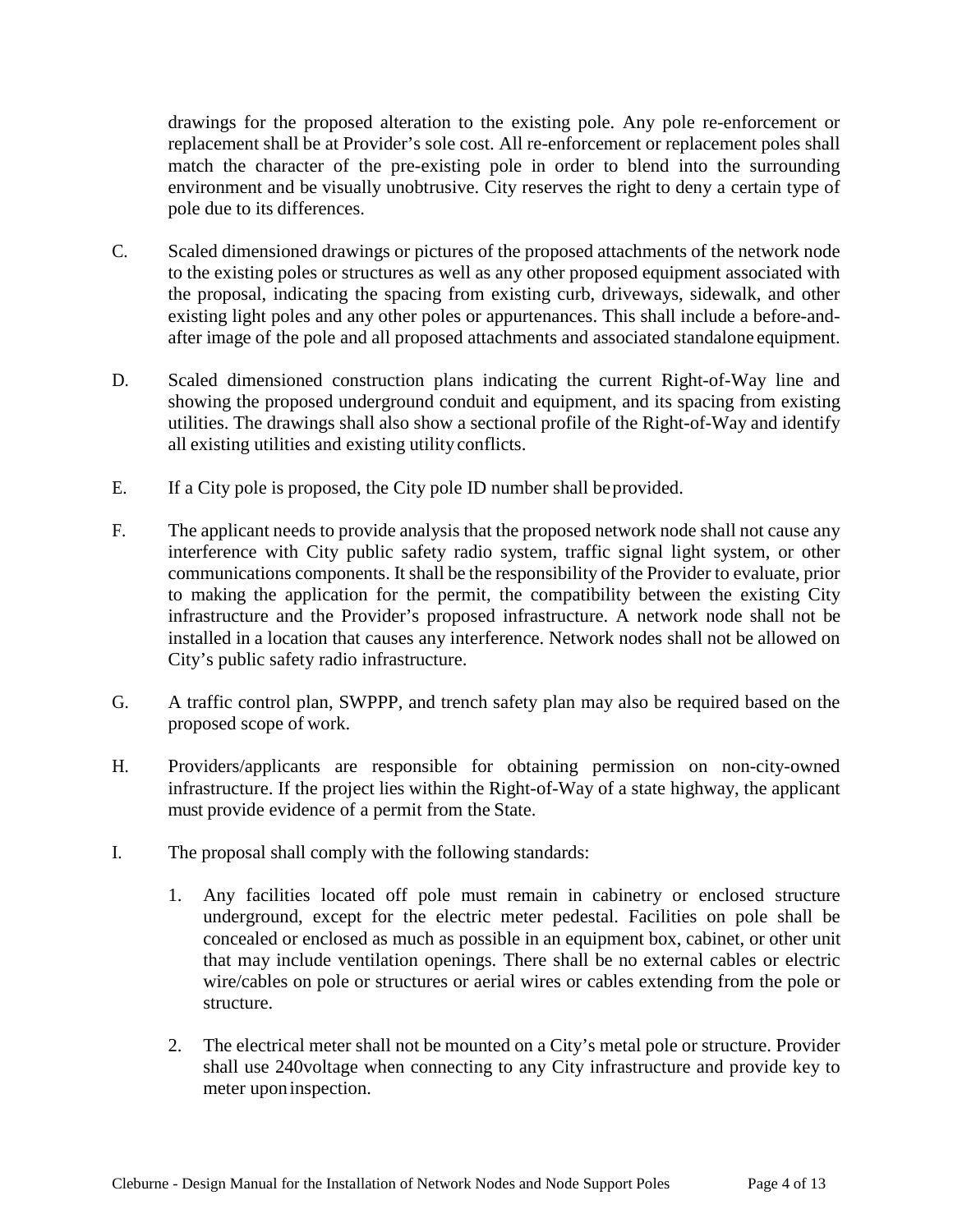- 3. All attachments to a pole that are projecting, or any equipment or appurtenance mounted on the ground, shall comply with TAS, ADA and shall not obstruct an existing or planned sidewalk or walkway.
- 4. All proposed projecting attachments to the pole shall provide a minimum vertical clearance of eight (8) feet. If any attachments are projecting towards the street side, it shall provide a minimum vertical clearance of 16 feet.
- 5. The color of the network nodes shall match the existing pole color such that the network nodes blend with the color of the pole to the extent possible. City reserves the right to deny a certain style of node due to its difference in color to pole. color of the pole to the extent possible. City reserves the right to deny a certain style of node due to its difference in color to pole.
- 6. There shall be no other pole, with small cell attachments permitted/under application review, within 300 feet of the subject pole.

# **3.2 Installation of New Poles.**

Prior to installation or modification of a node support pole, Provider shall complete and submit to the City a Right-of-Way Permit application. Along with standard required documents, the following items will also be required for the ROW Permit application:

- A. Permit fee.
- B. Map showing intended location of the node support pole. Aerial Map showing the location of the proposed new pole, and a street viewimage.
- C. The applicant will need to provide analysis showing that the proposed new node Support pole is spaced at least three hundred (300) linear feet from another existing pole that is capable of supporting network nodes along the proposed location, unless otherwise approved by the City in writing.
- D. Scaled dimensioned drawings or pictures of the proposed node support pole as well as any other proposed equipment associated with the proposal, indicating the spacing from existing curb, driveways, sidewalk, light poles, and any other poles or appurtenances. This shall include a before-and-after street view image. The after-image needs to include the proposed pole and all proposed attachments and associated standalone equipment.
- E. Scaled dimensioned construction plans indicating the current Right-of-Way line and showing the proposed underground conduit and equipment, its spacing from existing lines. The drawings shall also show a sectional profile of the Right-of- Way and identify all existing utilities and existing utility conflicts.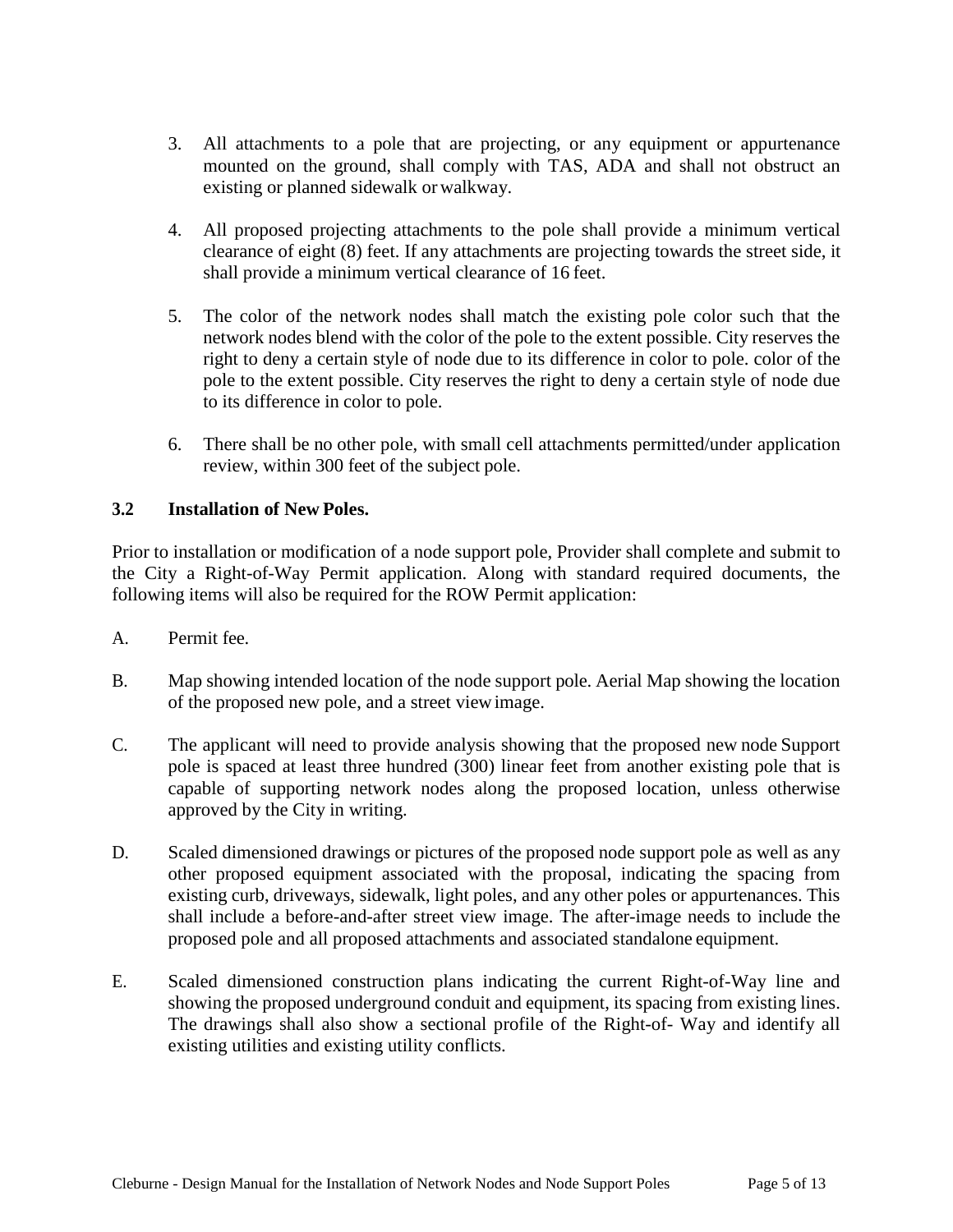- F. A traffic control plan, SWPPP, and trench safety plan may also be required based on the proposed scope of work.
- G. The applicant needs to provide analysis that the proposed network node shall not cause any interference with City public safety radio system, traffic signal light system, or other communications components. It shall be the responsibility of Provider to evaluate, prior to making application for permit, the compatibility between the existing City infrastructure and Provider's proposed infrastructure. A network node shall not be installed in a location that causes any interference. Network nodes shall not be allowed on City's public safety radio infrastructure.
- H. If the project lies within the Right-of-Way of a state highway, the applicant must provide evidence of a permit from the State.
- I. The proposal shall comply with the following standards:
	- 1. Any facilities located off pole must remain in cabinetry or enclosed structure underground. Facilities on pole shall be concealed or enclosed as much as possible in an equipment box, cabinet, or other unit that may include ventilation openings. There shall be no external cables or electric wire/cables on pole or structures or aerial wires or cables extending from the pole or structure. Shrouded poles, as shown in the image, are encouraged.
	- 2. The electrical meter shall not be mounted on City's poles or structures. Provider shall coordinate voltage and provide electrical wiring diagrams along with the Building Permit or Electrical Permit when connecting to any City infrastructure and provide key to meter upon inspection.
	- 3. The pole and all attachments to the pole that are projecting, or any equipment or appurtenance mounted on the ground shall comply with TAS, ADA and shall not obstruct an existing or planned sidewalk or walkway.
	- 4. Wooden poles are prohibited. All new poles are required to be break-away and black powder-coated. All attachments for the network nodes shall also match the color of the network support pole. All network support poles shall match the existing poles in the surrounding block or district in which the network support pole is located in order to blend into the surrounding environment and be visually unobtrusive. City reserves the right to deny a certain type of pole due to its differences.
	- 5. Upon approval of the permit, the Provider shall call DIGTESS 811for locates.

# **3.3 Electrical Permit.**

A. Provider shall be responsible for obtaining any required electrical power service to the network nodes and node support poles or structures. Provider's electrical supply shall be separately metered from the City and must match City infrastructure voltage.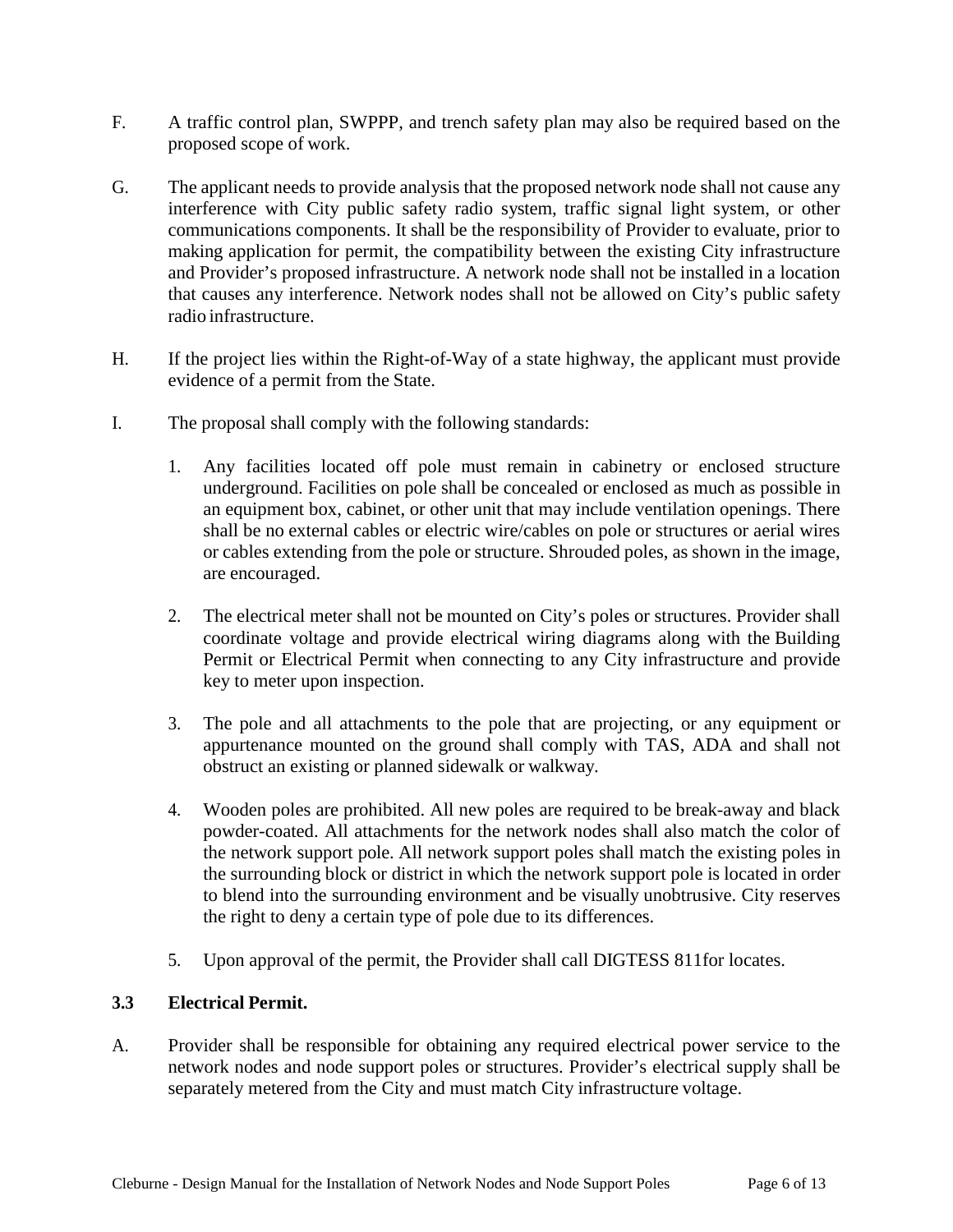B. Provider shall provide City with the electrical permit and provide sealed engineered drawings for conduit size, circuit size, calculations for Amp, distances running and all other related information as requested by the City.

# **IV. NETWORK NODE AND NODE SUPPORT POLE REQUIREMENTS**

# **4.1 Installation.**

Provider shall, at its own cost and expense, install the network nodes and node support poles in a good and workmanlike manner and in accordance with the requirements promulgated by *the Design Manual for the Installation of Network Nodes and Node Support Poles*, "Management of the Right-of-Way" Ordinance, and all other applicable laws, ordinances, codes, rules and regulations of the City, the state, and the United States ("Laws"), as such may be amended from time to time. Provider's work shall be subject to the regulation, control and direction of the City. All work done in connection with the installation, operation, maintenance, repair, modification, and/or replacement of the network nodes and node support poles shall be in compliance with all applicable Laws.

## **4.2 Inspections.**

The City may perform visual inspections of any network nodes and node support poles located in the Right-of-Way as the City deems appropriate without notice. If the inspection requires physical contact with the network nodes or node support poles, the City shall provide written notice to the Provider within five business days of the planned inspection. Provider may have a representative present during such inspection.

In the event of an emergency situation, the City may, but is not required to, notify Provider of an inspection. The City may take action necessary to remediate the emergency situation and the City shall notify Provider as soon as practically possible after remediation is complete.

### **4.3 Placement.**

- A. *Parks*. Provider shall not install a new node support pole in a municipal park, park road, sidewalk, or park property without the written consent of the City of Cleburne, City Council, unless: (1) such falls within the definition of Public right-of-way in Chapter 284 of the Texas Local Government Code and the placement complies with applicable Laws, private deed restrictions, and other public or private restrictions on the use of the Park; and (2) the Provider has the written consent of the City Council.
- B. *City Infrastructure.* Provider shall neither allow nor install network nodes or node support poles on any City property that falls outside the definition of Public Right-of-Way in Chapter 284 of the Texas Local Government Code.
- C. *Residential Streets.* Provider shall not install node support poles in Right-of-Way that is adjacent to a street or thoroughfare that is not more than 50 feet wide and adjacent to singlefamily residential lots or other multifamily residences or undeveloped land that is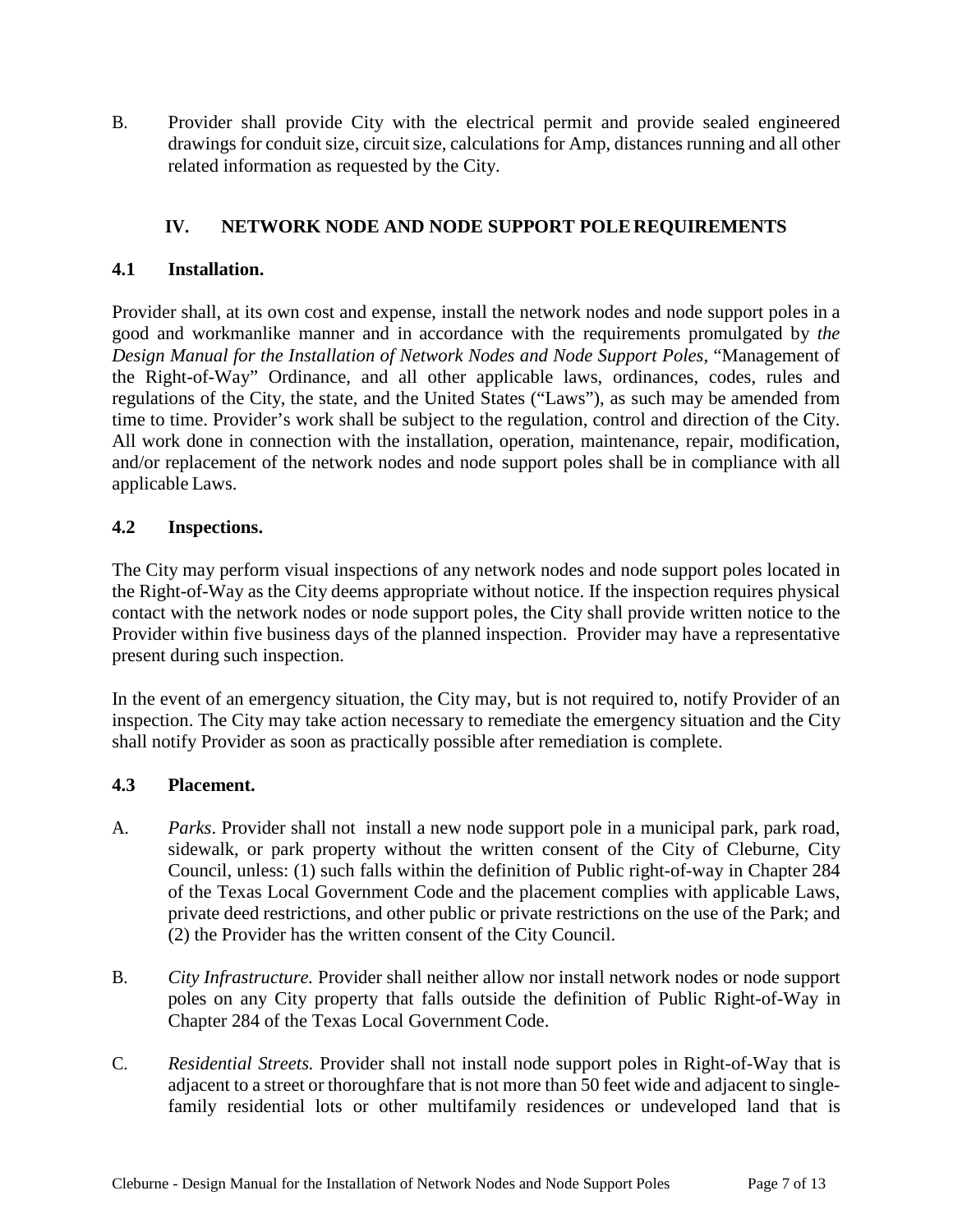designated for residential use by zoning or deed restrictions without the written consent of the City of Cleburne, City Council.

- D. *Historic District.* Provider shall not install network nodes or node support poles in Rightof-Way that is within a Historic District as defined by Chapter 284 of the Texas Local Government Code, without the written consent of the City of Cleburne, City Council.
- E. *Decorative Poles*. Provider shall neither allow nor install network nodes on a Decorative Pole as defined by Chapter 284 of the Texas Local Government Code, unless approved by the City in writing. This standard shall be applicable to all the existing decorative poles, as well as any others citywide in the future. The City may only entertain proposals, if they are stealth poles. See examplesbelow.
- F. *Poles.* Wireless Facilities on a node support poles shall be installed at least eight (8) feet above the ground. If any attachments are projecting towards the street side, it shall provide a minimum vertical clearance of 16 feet.
- G. *Right-of-Way.* Node support poles and ground equipment shall be placed, as much as possible, within two feet of the outer edge of the Right-of- Way line. Node support poles and ground equipment or network nodes shall not impede pedestrian or vehicular traffic in the Right-of-Way. If a node support pole and ground equipment or network node is installed in a location that is not in accordance with the plans approved by the City and impedes pedestrian or vehicular traffic or does not comply or otherwise renders the Right-of-Way non- compliant with applicable Laws, including the American Disabilities Act, then Provider shall remove the node support poles, ground equipment or network nodes.

### **4.4 Fiber Connection.**

Provider shall be responsible for obtaining access and connection to fiber optic lines or other backhaul solutions that may be required for its node support poles or network nodes.

#### **4.5 Generators.**

Provider shall not allow or install generators or back-up generators in the Right-of-Way.

#### **4.6 Equipment Dimensions.**

Provider's node support poles and network nodes shall comply with the dimensions set forth in Chapter 284 of the Texas Local Government Code.

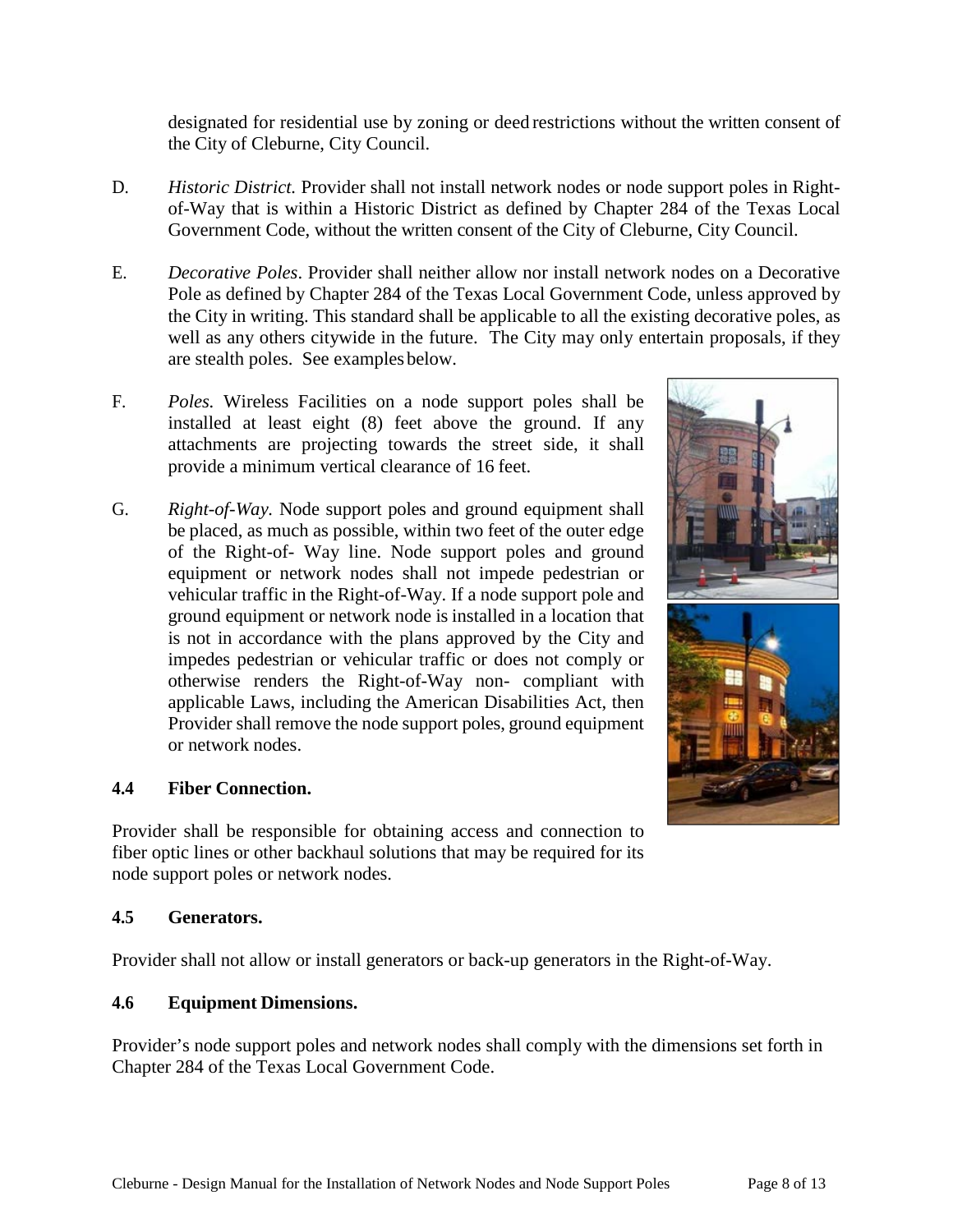# **4.7 Tree Maintenance.**

Provider, its contractors, and agents shall obtain written permission from the City before trimming trees hanging over its node support poles and network nodes to prevent branches of such trees from contacting node support poles and network nodes. When directed by the City, Provider shall trim under the supervision and direction of the Public Works Director. The City shall not be liable for any damages, injuries, or claims arising from Provider's actions under this section.

## **4.8 Signage.**

- A. Provider shall post its name, location identifying information, and emergency telephone number in an area on the cabinet of the node support poles and network nodes that is visible to the public. Signage required under this section shall not exceed 4" x 6", unless otherwise required by law or the City.
- B. Except as required by Laws or by the utility pole owner, Provider shall not post any other signage or advertising on the node support poles and network nodes, or utility pole.

## **4.9 Overhead Lines Prohibited.**

Provider shall neither allow nor install overhead lines connecting to node support poles. All overhead lines connecting to the node support pole where other overhead telecommunications or utility lines are or planned to be buried below ground as part of a project shall be buried below ground.

### **4.10 Repair.**

Whenever the installation, placement, attachment, repair, modification, removal, operation, use, or relocation of the node support poles or network nodes, or any portion thereof is required and such installation, placement, attachment, repair, modification, removal, operation, use, or relocation causes any property of the City to be damaged or to have been altered in such a manner as to make it unusable, unsafe, or in violation of any Laws, Provider, at its sole cost and expense, shall promptly repair and return such property to its original condition. If Provider does not repair such property or perform such work as described in this paragraph, then the City shall have the option, upon 15 days' prior written notice to Provider or immediately if there is an imminent danger to the public, to perform or cause to be performed such reasonable and necessary work on behalf of Provider and to charge Provider for the reasonable and actual costs incurred by the City. Provider shall reimburse the City for the costs.

### **4.11 Graffiti Abatement.**

As soon as practical, but not later than fourteen (14) days from the date Provider receives notice thereof, Provider shall remove all graffiti on any of its node support poles and network nodes located in the Right of Way.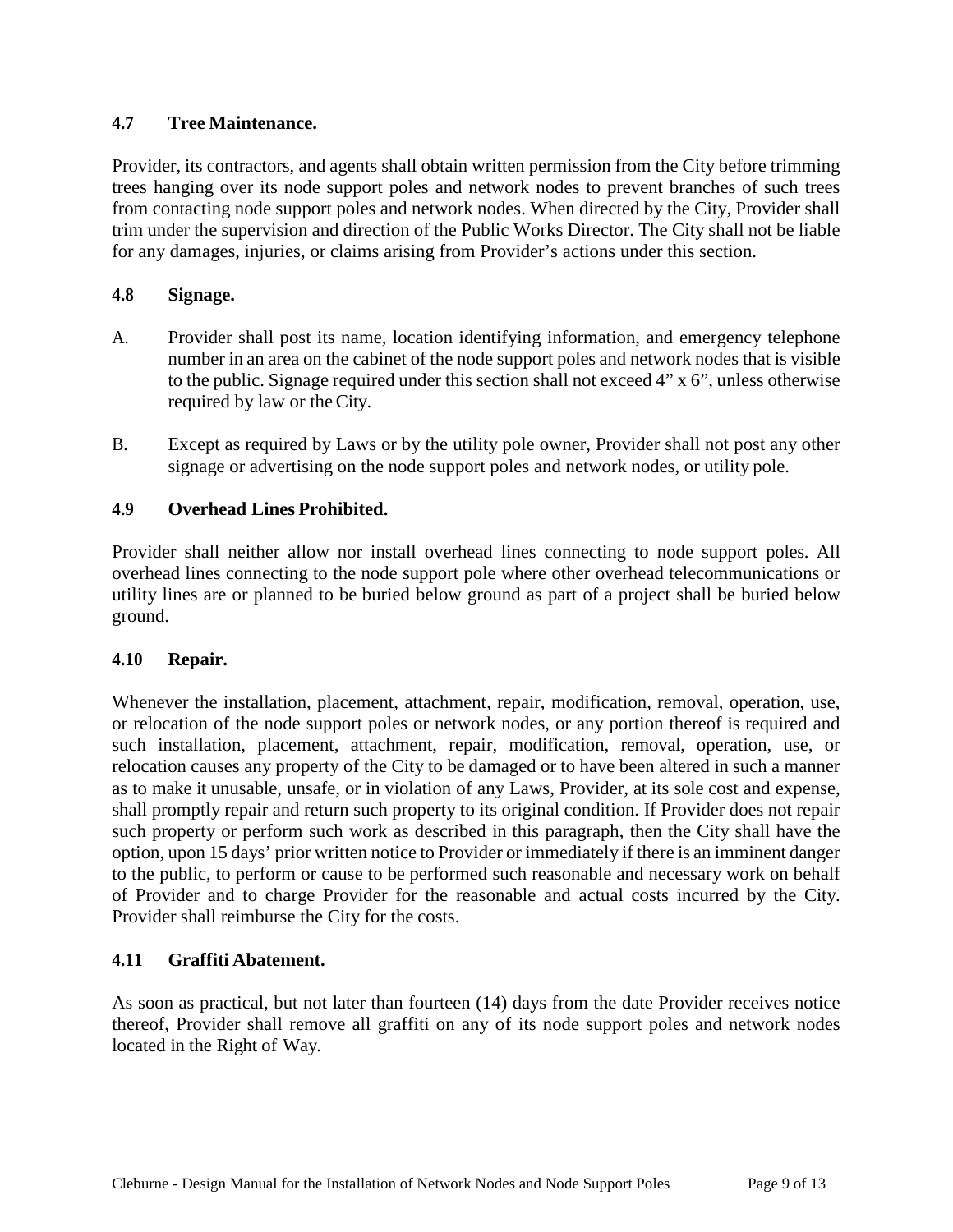## **4.12 Inventory.**

Provider shall maintain a list of its network nodes and node support poles and provide City an Inventory of locations within ten (10) days of installation. The Inventory of network nodes and node support poles shall include GIS coordinates, date of installation, City pole ID number (if applicable), type of pole used for installation, pole owner, and description/type of installation for each network node and node support pole installation.

Upon City's written request, Provider shall provide a cumulative Inventory within thirty (30) Days of City's request. Concerning network nodes and node support poles that become inactive, the Inventory shall include the same information as active installations in addition to the date the network node and/or node support pole was deactivated and the date the network node and/or node support pole was removed from the Right-of-Way. City may compare the Inventory to its records to identify any discrepancies.

## **4.13 Reservation of Rights.**

- A. The City reserves the right to install, and permit others to install, utility facilities in the Rights-of-Way. In permitting such work to be done by others, the City shall not be liable to Provider for any damage caused by those persons or entities.
- B. The City reserves the right to locate, operate, maintain, and remove City traffic signal poles in the manner that best enables the operation of its traffic signal system and protect public safety.
- C. The City reserves the right to locate, operate, maintain, and remove any City pole or structure located within the right-of-way in the manner that best enables the City's operations.

### **4.14 Coordination of Traffic Signal Maintenance Activities and EmergencyResponse.**

Provider will provide City a key to each meter box at the time of inspection and have the ability to temporarily cut-off electricity to its facilities for the safety of maintenance personnel. In the event of failure of components of the traffic signal system for whatever reason, including damage resulting from vehicular collisions, weather related events, or malicious attacks, City will respond to restore traffic signal operations as a matter of public safety. Should the events that result in damage or failure of the traffic signal system also affect Provider's network nodes, Provider shall have the sole responsibility to repair or replace its network nodes and shall coordinate its own emergency efforts with the City.

# **V. INTERFERENCE WITH OPERATIONS**

# **5.1 No Liability.**

A. The City shall not be liable to Provider for any damage caused by other Providers with Wireless Facilities sharing the same pole or for failure of Provider's network nodes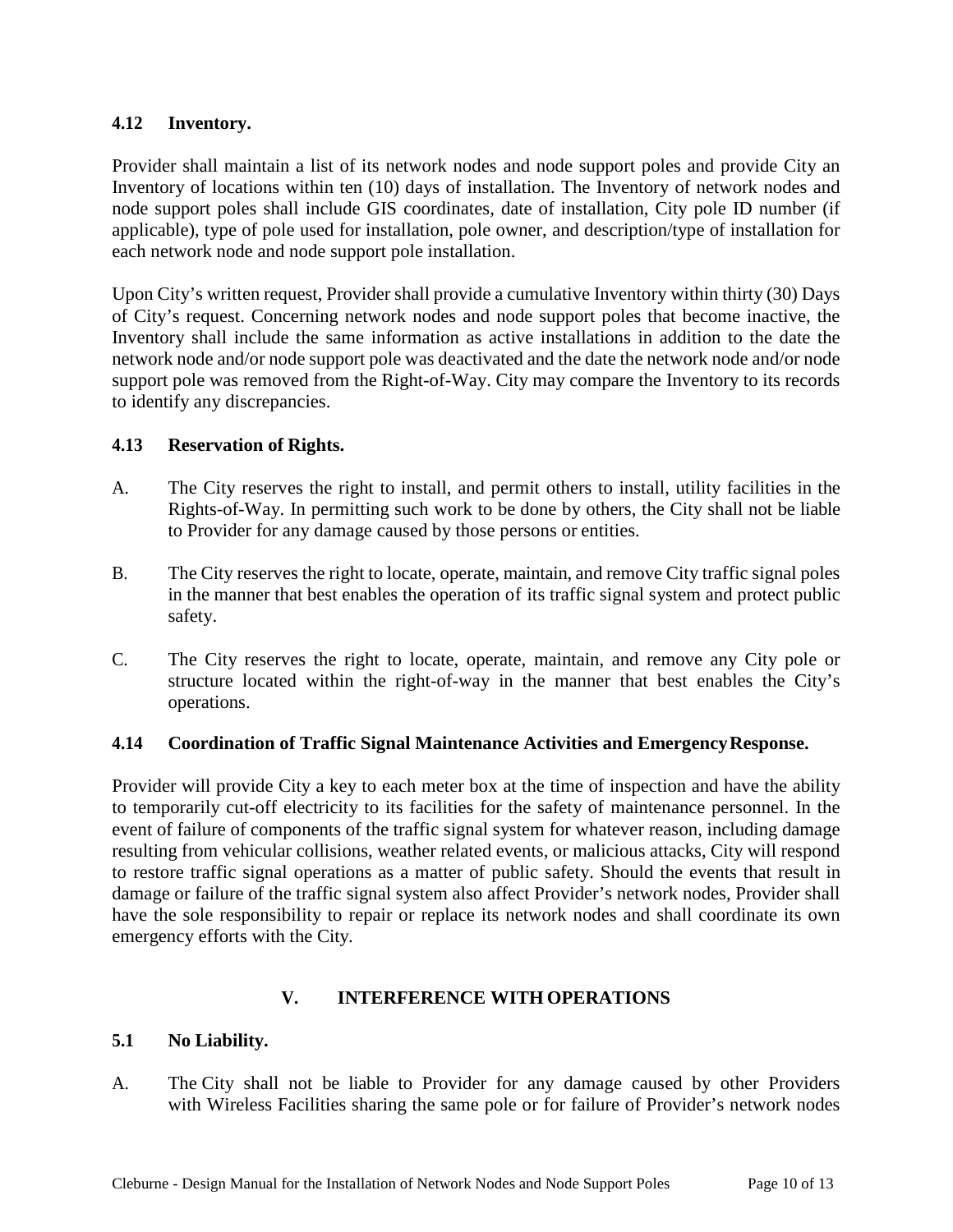for whatever reason, including damage resulting from vehicular collisions, weather related events, or malicious attacks.

B. The City shall not be liable to Provider by reason of inconvenience, annoyance or injury to the network nodes or node support poles or activities conducted by Provider therefrom, arising from the necessity of repairing any portion of the Right-of-Way, or from the making of any necessary alteration or improvements, in, or to, any portion of the Right-of-Way, or in, or to, City's fixtures, appurtenances or equipment. The City will use reasonable efforts not to cause material interference to Provider's operation of its network nodes or node support poles.

## **5.2 Signal Interference with City's Communications InfrastructureProhibited.**

- A. No interference. In the event that Provider's network nodes interfere with the City's traffic signal system, public safety radio system, or other City communications infrastructure operating on spectrum where the City is legally authorized to operate, Provider shall promptly cease operation of the network nodes causing said interference upon receiving notice from the City and refrain from operating. Provider shall respond to the City's request to address the source of the interference as soon as practicable, but in no event later than twenty-four (24) hours of receiving notice.
- B. Protocol for Responding to Event of Interference. The protocol for responding to events of interference will require Provider to provide the City an Interference Remediation Report that includes the following items:
	- 1. Remediation Plan. Devise a remediation plan to stop the event of inference;
	- 2. Time Frame for Execution. Provide the expected time frame for execution of the remediation plan; and
	- 3. Additional Information. Include any additional information relevant tothe execution of the remediation plan.

In the event that interference with City facilities cannot be eliminated, Provider shall shut down the network nodes and remove or relocate the network node that is the source of the interference as soon as possible to a suitable alternative location made available byCity.

C. Following installation or modification of a network node, the City may require Provider to test the network node's radio frequency and other functions to confirm it does not interfere with the City's Operations.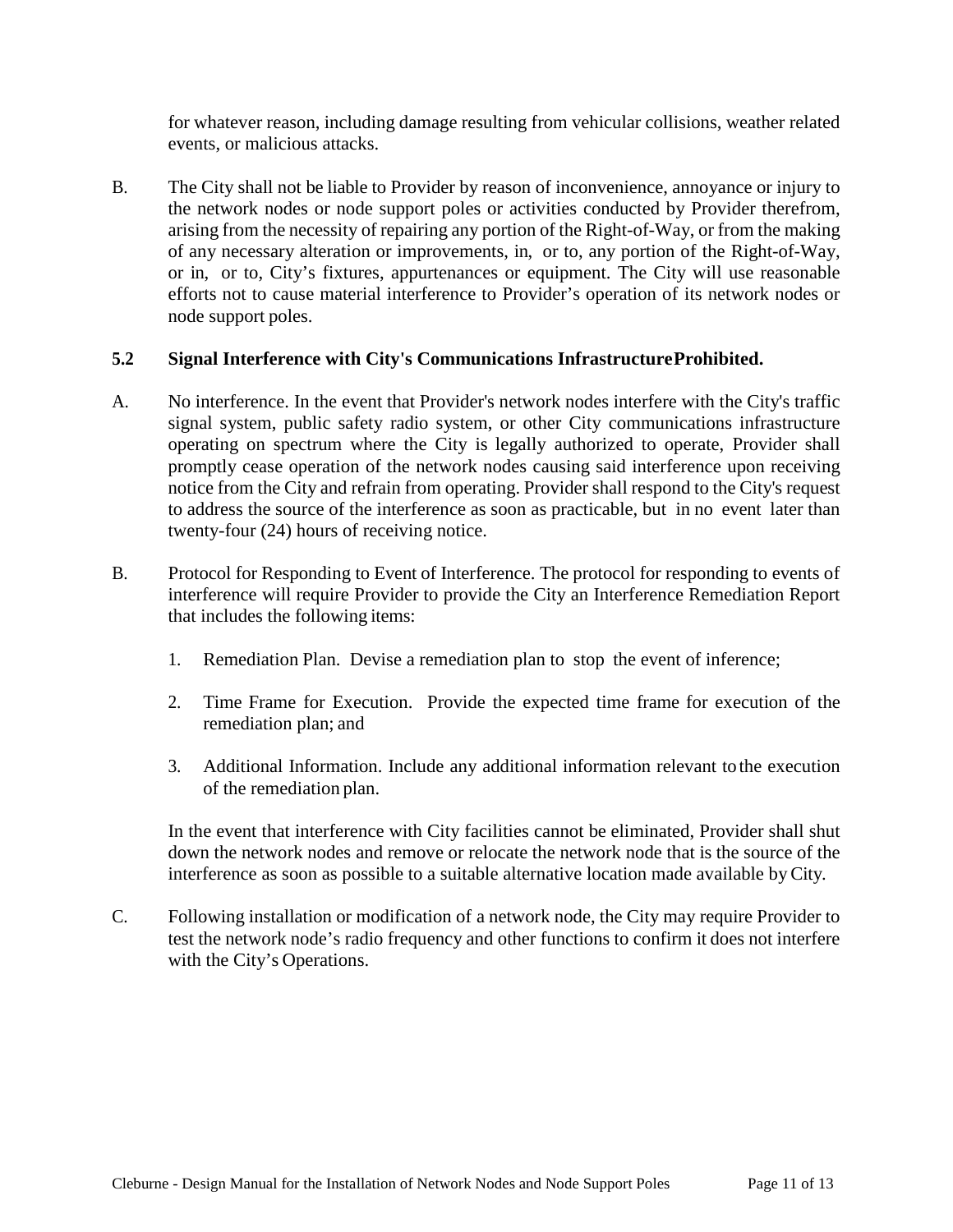# **VI. ABANDONMENT, RELOCATION AND REMOVAL**

#### **6.1 Abandonment of Obsolete Network Nodes and Node SupportPoles.**

Provider shall remove network nodes and node support poles when such facilities are abandoned regardless of whether or not it receives notice from the City. Unless the City sends notice that removal must be completed immediately to ensure public health, safety, and welfare, the removal must be completed within the earlier of 90 days of the network nodes and node support poles being abandoned or within 90 days of receipt of written notice from the City. When Provider removes or abandons permanent structures in the Right-of-Way, the Provider shall notify the City in writing of such removal or abandonment and shall file with the City the location and description of each network node or node support pole removed or abandoned. The City may require the Provider to complete additional remedial measures necessary for public safety and the integrity of the Rightof-Way.

### **6.2 Relocation and Removal at Provider'sExpense.**

- A. Provider shall remove and relocate its network nodes and node support poles at its own expense to an alternative location not later than one hundred twenty (120) days after receiving written notice that removal, relocation, and/or alteration of the network nodes and/or node support poles is necessary due to:
	- 1. Construction, completion, repair, widening, relocation, or maintenance of, or use in connection with, any City construction or maintenance project or other public improvement project; or
	- 2. Maintenance, upgrade, expansion, replacement, removal or relocation of the City's pole or structure upon which Provider's network nodes are attached; or
	- 3. The network node or node support pole, or portion thereof, is adversely affecting proper operation of traffic signals, streetlights or other City property;
	- 4. Closure of a street or sale of City property; or
	- 5. Projects and programs undertaken to protect or preserve the public health or safety; or
	- 6. Activities undertaken to eliminate a public nuisance; or
	- 7. Provider fails to obtain all applicable licenses, Permits, and certifications required by Law for its network nodes or node support poles; or Duty otherwise arising from applicable law.
- B. Provider's duty to remove and relocate its network nodes and node support poles at its expense is not contingent on the availability of an alternative location acceptable for relocation. City will make reasonable efforts to provide an alternative location within the Right-of-Way for relocation, but regardless of the availability of an alternative site